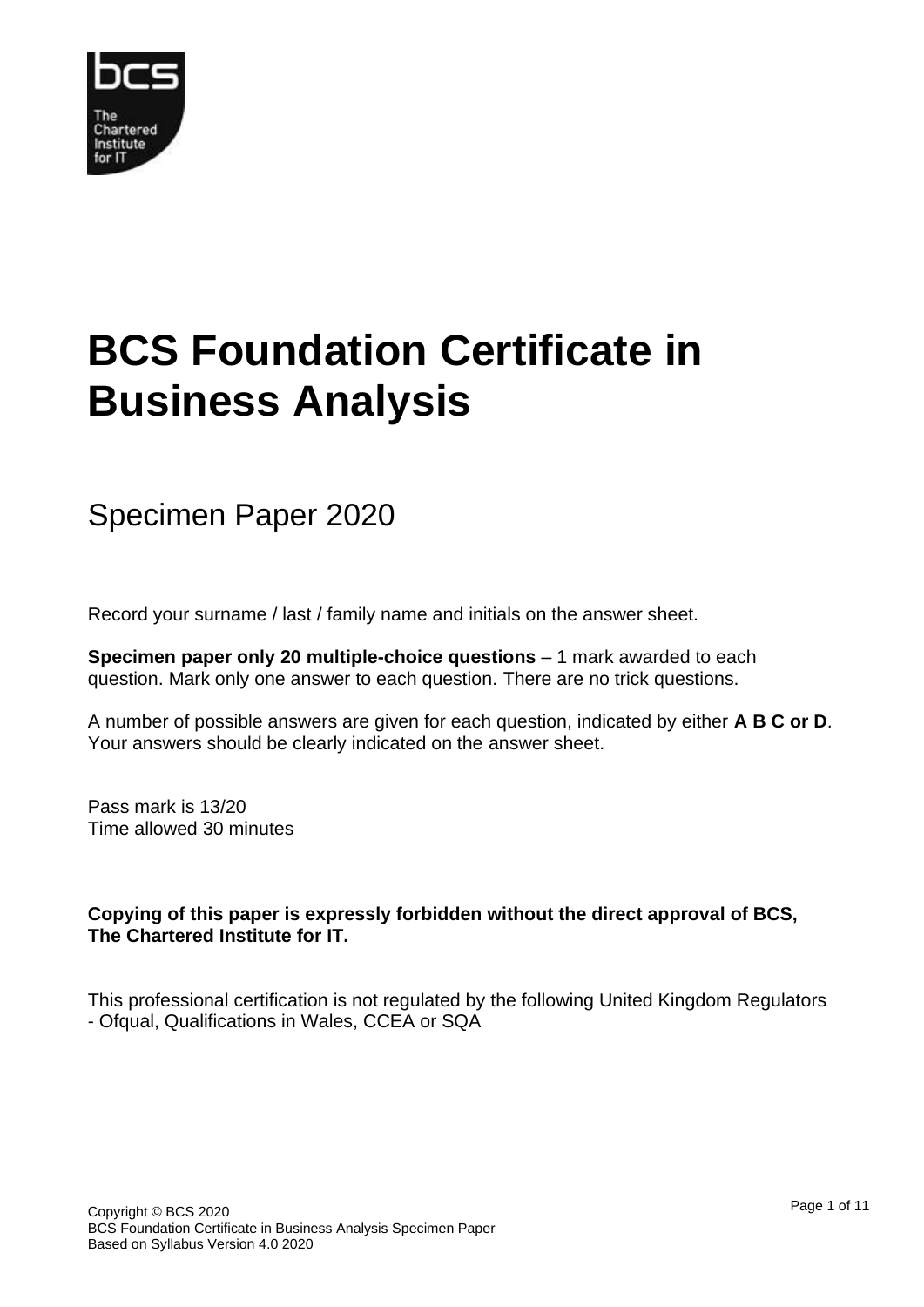- **1** In which stage of the business lifecycle are the requirements elicited?
- **A** Alignment.
- **B** Definition.
- **C** Design.
- **D** Implementation.
- **2** Which of the following is represented by the vertical bar in the model of a T-shaped professional?
- **A** Their professional qualifications.
- **B** Their holistic skill set.
- **C** Their general skills and expertise to enable broader communications.
- **D** The deep skills in their specialist discipline.
- **3** Which letter of the VMOST states the target state, without regard to how this will be achieved?
- **A** Vision.
- **B** Mission.
- **C** Objectives.
- **D** Tactics.
- **4** Which of the following services is **NOT** included in the Business Analysis Service Framework (BASF)?
- **A** Business acceptance testing.
- **B** Project management.
- **C** Feasibility assessment.
- **D** Business process improvement.
- **5** Which of the following techniques is useful to conduct during a discovery workshop?
- **A** Document Analysis.
- **B** Conducting a review.
- **C** Stepwise refinement.
- **D** Observation.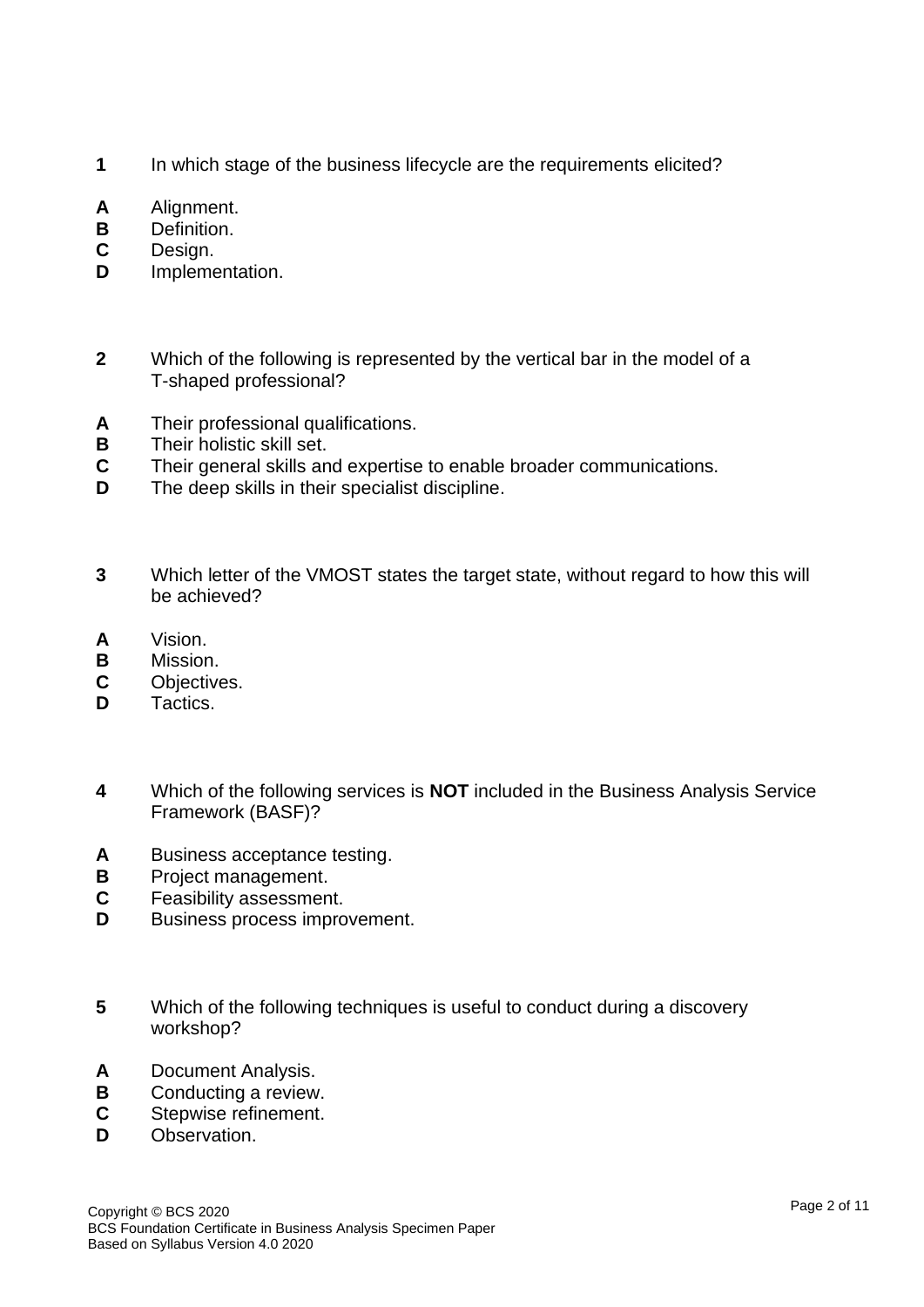**6** Which of the following techniques is defined as follows?

*"A quantitative form of observation used to establish how people divide their time at work into work tasks."*

- **A** Scenario analysis.
- **B** Document analysis
- **C** Questionnaires.
- **D** Activity sampling.
- **7** Which of the following is a VALID category of stakeholders as depicted on the stakeholder wheel?
- **A** Compliance, Regulators, Employees.
- **B** Developers, Partners, Owners.
- **C** Competitors, Customers, Managers.
- **D** Users, Testers, Architects.
- **8** A Business Analyst has identified a stakeholder who has low interest and some power/influence.

What would be the resulting stakeholder management strategy?

- **A** Watch.
- **B** Keep onside.
- **C** Keep satisfied.
- **D** Keep informed.
- **9** In which level(s) of the business hierarchy would a UML Activity Model be used?
- **A** Enterprise level only.
- **B** Enterprise level and Actor-task level.
- **C** Event-response level and Actor-task level.
- **D** Actor-task level only.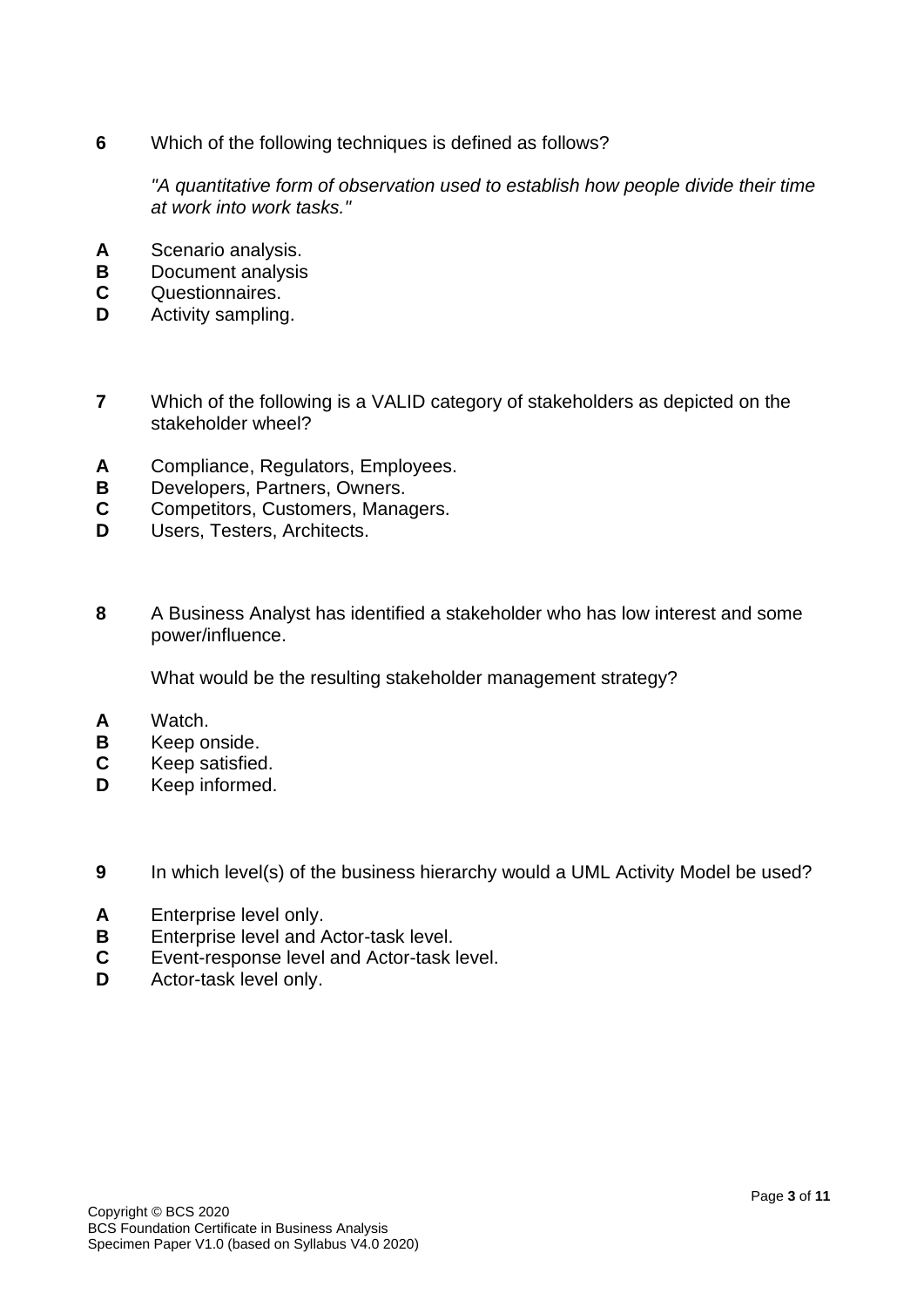- **10** Which of the following techniques would be appropriate to use to model the enterprise level processes?
- **A** Organisation Chart.
- **B** SIPOC.
- **C** Value Proposition.
- **D** UML Activity Diagram.
- **11** Which generic business process improvement strategy identifies and eliminates congestion in the process which occurs when one actor in the process has too much work to do, therefore impacting the throughput of the entire process?
- **A** Simplifying the process.
- **B** Changing task sequence.
- **C** Redesigning the process to include exceptions.
- **D** Removing bottlenecks.
- **12** When using the gap analysis process, what should be done once the existing and target situations have been compared?
- **A** Identify gaps to be addressed.
- **B** Assemble representations of the target situation.
- **C** Consider possible actions to address the gaps.
- **D** Assemble representations of the existing situation.
- **13** Which of the following would you expect to see on a CARDI log?
- **A** Authority.
- **B** Decisions.
- **C** Assumptions.
- **D** Requirements.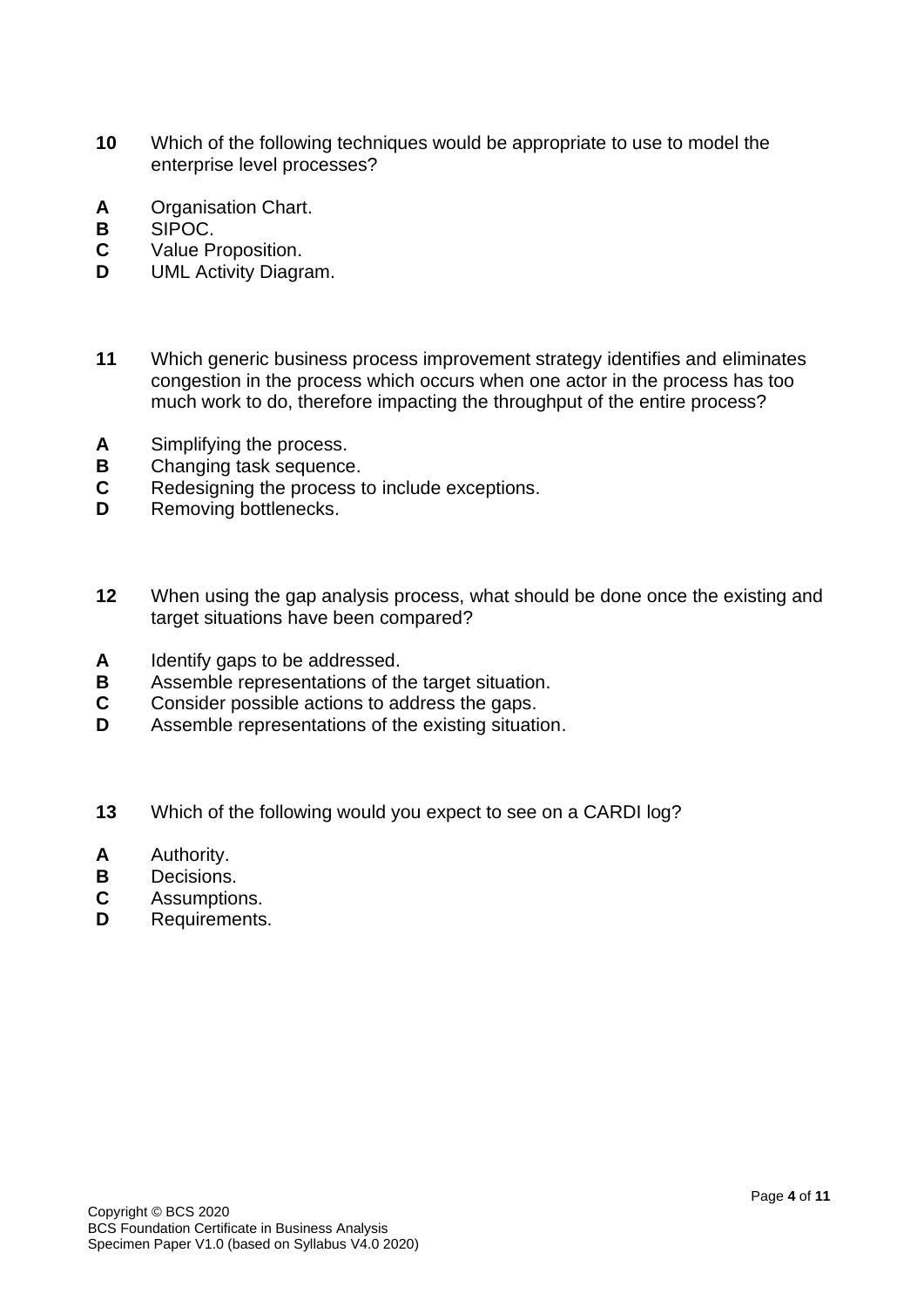- **14** Which element of the requirements engineering framework ensures that the desired level of traceability is achieved?
- **A** Requirements analysis.
- **B** Requirements validation.
- **C** Requirements documentation.
- **D** Requirements management.
- **15** Which type of requirement would specify the volume of data that needs to be stored?
- **A** Non-functional.
- **B** General.
- **C** Technical.
- **D** Functional.
- **16** To ensure that the most important functionality is delivered first, how are the user stories within a product backlog **TYPICALLY** ordered?
- **A** By priority.
- **B** By size.
- **C** By feature.
- **D** By user.
- **17** Which of the following statements in relation to a use case diagram is TRUE?
- **A** A use case diagram shows the associations between actors.
- **B** A use case diagram depicts actors which are linked to the functions via an arrow.
- **C** A use case diagram depicts a rectangular box which defines project scope.
- **D** A use case diagram depicts actors as being external to the system but interacting with the functions within it.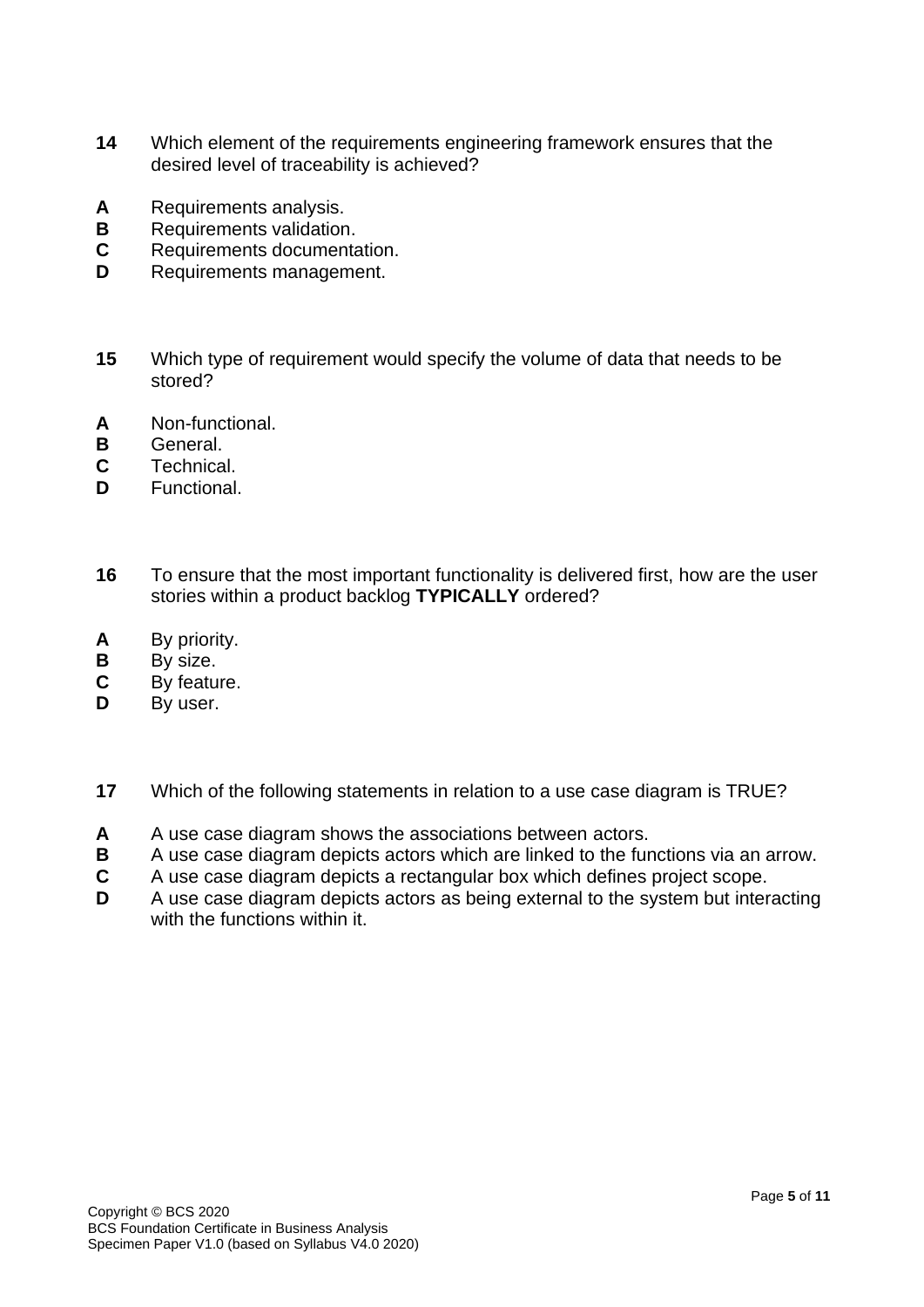- **18** Which of the following statements in relation to requirements validation is TRUE?
- **A** Validation of requirements is likely to be conducted in the same way regardless of system development lifecycle or approach.
- **B** When using the agile approach, the backlog needs to be validated at inception to ensure that the backlog is sufficiently well formed. No other validation is required.
- **C** When using the agile approach, validation is concerned with ensuring that the requirements allocated to the iteration are in a sufficiently defined state for development.
- **D** When validating requirements in the waterfall lifecycle, sign-off is not required.
- **19** In which methodology are the feasibility study, analysis and design established early in the lifecycle, followed by the delivery of multiple modules of development, test and implementation phases?
- **A** Iterative (agile).
- **B** Incremental.
- **C** Waterfall.
- **D** "V" Model.
- **20** Which of the following statements related to the Business Analyst's role within the Business Change Lifecycle is FALSE?
- **A** A Business Analyst is only involved in the definition stage of a business change.
- **B** A Business Analyst would positively contribute to all stages of a business change.
- **C** Many activities within the alignment stage may be carried out by other roles, but the BA needs to understand the outputs of this stage regardless of who produced them.
- **D** A Business Analyst is well placed to assist with business readiness activities leading up to and during the Implementation stage.

## **End of Paper**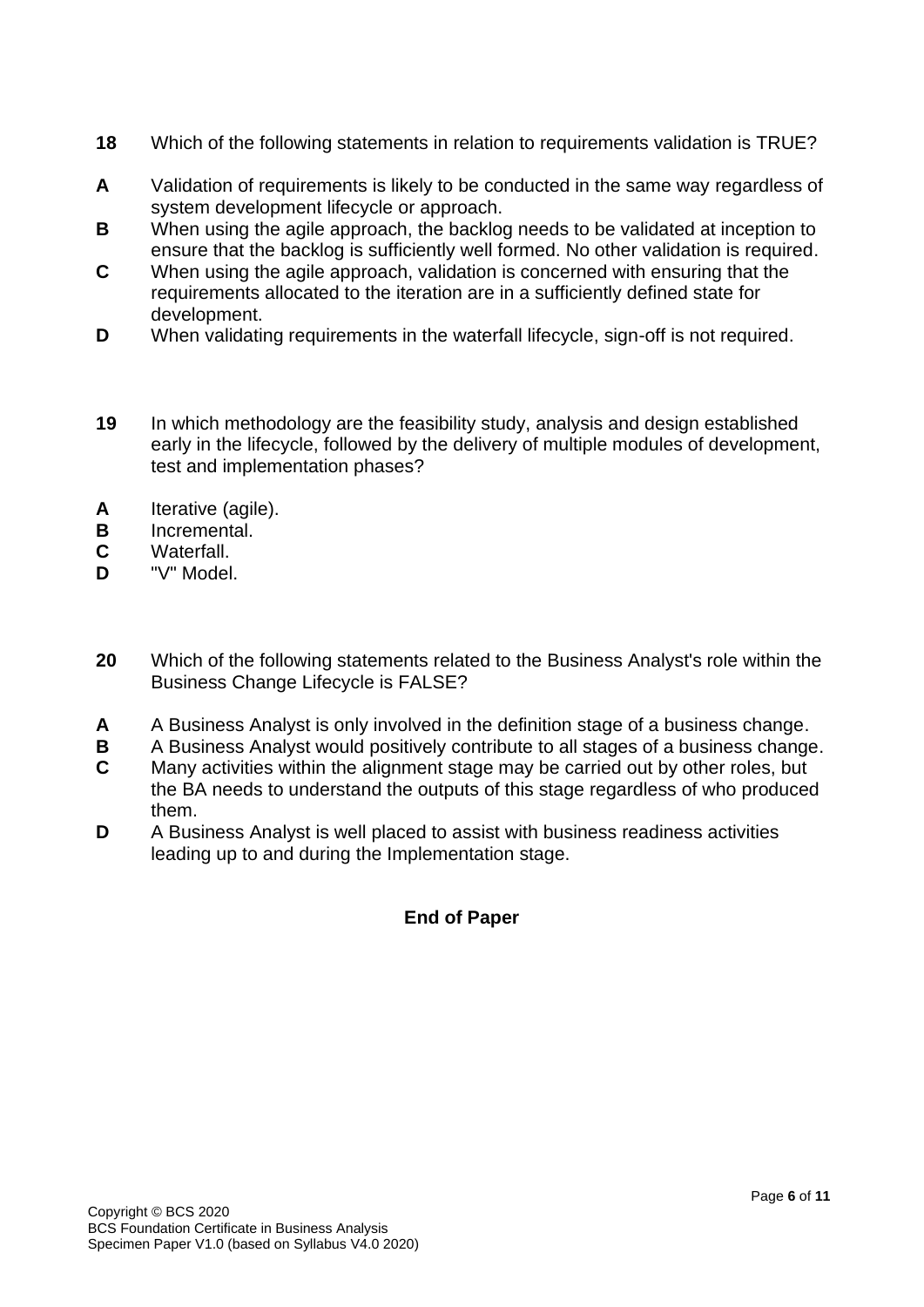## BCS Foundation Certificate in Business Analysis Answer Key and Rationale

| <b>Question</b> | <b>Answer</b> | <b>Explanation / Rationale</b>                                                                                                                                                                                                                                                                                                                                                                                                                                                                                                                                                                                                                                                                                                              | <b>Syllabus</b><br><b>Section</b> |
|-----------------|---------------|---------------------------------------------------------------------------------------------------------------------------------------------------------------------------------------------------------------------------------------------------------------------------------------------------------------------------------------------------------------------------------------------------------------------------------------------------------------------------------------------------------------------------------------------------------------------------------------------------------------------------------------------------------------------------------------------------------------------------------------------|-----------------------------------|
| 1               | B             | A: Incorrect. Alignment is concerned with ensuring that the<br>organisation's objectives and strategy are aligned with the<br>external world.<br>B: Correct, the definition stage includes a closer look at<br>business problems, formulation and presentation of options<br>and the definition of requirements (which includes elicitation of<br>requirements).<br>C: Incorrect. The design stage includes design specification,<br>development and testing.<br>D: Incorrect. The implementation is concerned with deploying<br>the solution and related business readiness activities.                                                                                                                                                    | 1.1                               |
| $\mathbf{2}$    | D             | A: Incorrect, although the T-shaped professional may have<br>qualifications in their specialisms, it is usually their knowledge<br>and experience in the specialism that is valuable to an<br>organisation and therefore depicted in the vertical bar.<br>B: Incorrect, the holistic skill set does not relate uniquely to<br>either the horizontal or vertical elements of the T-shaped<br>professional model and is not what the model is aiming to<br>represent. Holistic thinking is applicable to both but is better<br>demonstrated using the POPIT™ model.<br>C: Incorrect, this is represented by the horizontal bar of the T-<br>shape<br>D: Correct, the specialist skills are represented by the vertical<br>bar of the T-shape. | 2.1                               |
| 3               | A             | A: Correct, the vision is a longer-term conceptual target state.<br>B: Incorrect, the mission is supported by a strategic plan.<br>C: Incorrect, the objectives must be achievable.<br>D: Incorrect, the tactics are planned in detail via project or<br>business-as-usual activity.                                                                                                                                                                                                                                                                                                                                                                                                                                                        | 3.3                               |
| 4               | B             | A: Incorrect, Business acceptance is included in the<br>framework because BA collaboration and involvement in<br>defining tests is a valuable BA service.<br>B: Correct. Although on smaller projects, project management<br>may be carried out by a BA, it is not part of the BA service (it<br>would be part of the project management service and if carried<br>out by a BA this would be a hybrid service).<br>C: Incorrect, Stakeholder engagement is a vital BA service<br>D: Incorrect, Business process improvement is a valuable BA<br>service for redesigning new processes, defining process<br>change and identifying required actions for deploying new<br>processes.                                                          | 4.1                               |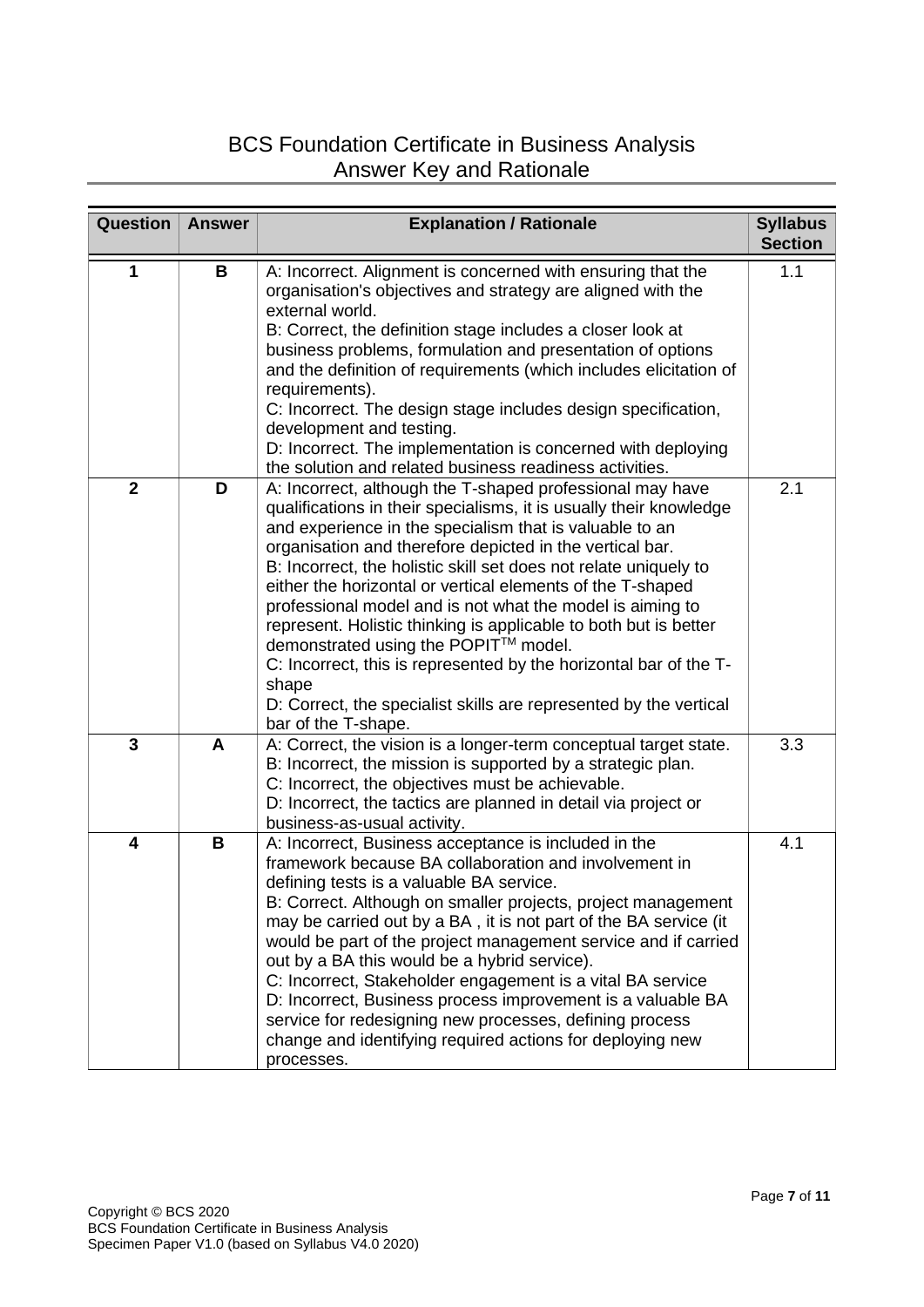| <b>Question</b>         | <b>Answer</b>           | <b>Explanation / Rationale</b>                                                                                                                                                                                                                                                                                                                                                                                                                                                                                                                                                                                                                                                | <b>Syllabus</b><br><b>Section</b> |
|-------------------------|-------------------------|-------------------------------------------------------------------------------------------------------------------------------------------------------------------------------------------------------------------------------------------------------------------------------------------------------------------------------------------------------------------------------------------------------------------------------------------------------------------------------------------------------------------------------------------------------------------------------------------------------------------------------------------------------------------------------|-----------------------------------|
| $\overline{\mathbf{5}}$ | $\overline{\mathbf{c}}$ | A: Incorrect, document analysis may be an input to a<br>discovery workshop but is not usually a collaborative activity.<br>B: Incorrect, reviewing is a useful in validation workshops, but<br>not discovery workshops.<br>C: Correct, stepwise refinement helps to uncover root causes                                                                                                                                                                                                                                                                                                                                                                                       | 5.1                               |
|                         |                         | during the discovery stage.<br>D: Incorrect, observation is carried out in the workplace<br>setting, not in the workshop environment.                                                                                                                                                                                                                                                                                                                                                                                                                                                                                                                                         |                                   |
| $6\phantom{1}6$         | D                       | A: Incorrect, scenario analysis is a qualitative story telling<br>technique used to establish the happy path and to uncover<br>alternative and exception paths.<br>B: Incorrect, document analysis is a technique which involves<br>reviewing source documents and is useful for clarifying key<br>data items.<br>C: Incorrect, questionnaires are usually quantitative, but are<br>not an observation technique because they are completed by<br>the users or a potential target audience.<br>D: Correct, activity sampling is carried out by the BA who<br>observes users and captures quantitative information such as<br>the duration and frequency of tasks carried out. | 5.7                               |
| $\overline{7}$          | $\mathbf c$             | A: Incorrect, regulators and employees are shown on the<br>wheel, but not internal compliance.<br>B: Incorrect, owners and partners are shown on the wheel, but<br>not developers.<br>C: Correct, customers and managers are included on the<br>wheel. Competitors are also included; although they may not<br>be engaged with, they may well have an interest in and be<br>impacted by the business change.<br>D: Incorrect, testers and architects are not included. There is a<br>customer category, but not specifically a category for users.                                                                                                                            | 6.1                               |
| 8                       | B                       | A: Incorrect, watch is the strategy for stakeholders with low<br>interest and high power/influence.<br>B: Correct, keep onside is the strategy for stakeholders with<br>any level of interest and some power/influence.<br>C: Incorrect, keep satisfied is the strategy for stakeholders<br>with some interest and high power/influence.<br>D: Incorrect, keep informed is the strategy for stakeholders<br>with some or high interest and low power/influence.                                                                                                                                                                                                               | 6.2                               |
| 9                       | $\mathbf C$             | A: Incorrect, a UML activity model would not be used at the<br>Enterprise level.<br>B: Incorrect, a UML activity model would not be used at the<br>Enterprise level, although it can be used at the Actor-task<br>level.<br>C: Correct, A UML activity diagram could be used to model at<br>the Event-response level and at the Actor-task level.<br>D: Incorrect, UML Activity model is used to model the Event-<br>response level as well as the Actor-task level.                                                                                                                                                                                                          | 7.1                               |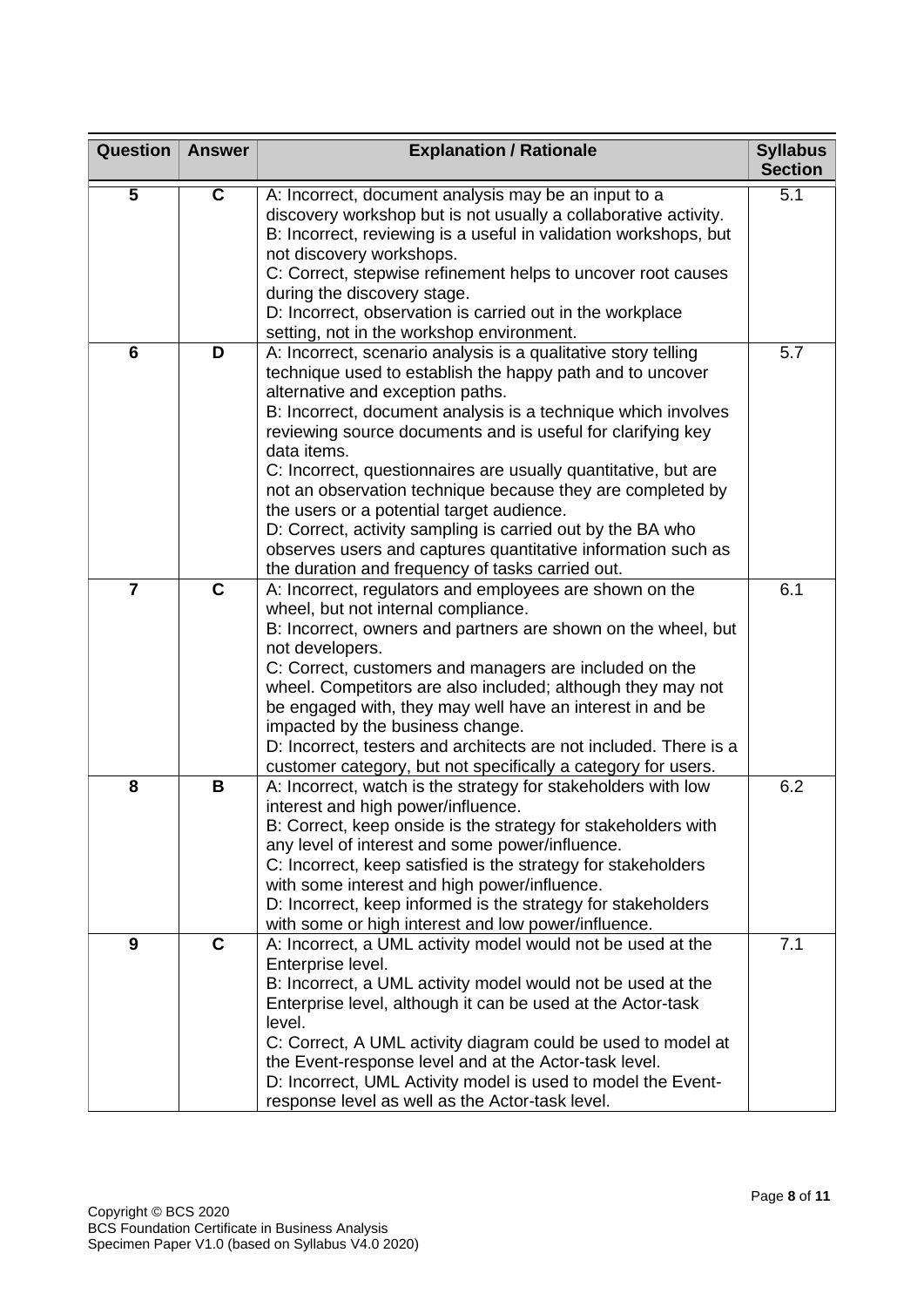| <b>Question</b> | <b>Answer</b> | <b>Explanation / Rationale</b>                                                                                                                                                                                                                                                                                                                                                                                                                                                                                                                                                                                       | <b>Syllabus</b><br><b>Section</b> |
|-----------------|---------------|----------------------------------------------------------------------------------------------------------------------------------------------------------------------------------------------------------------------------------------------------------------------------------------------------------------------------------------------------------------------------------------------------------------------------------------------------------------------------------------------------------------------------------------------------------------------------------------------------------------------|-----------------------------------|
| 10              | В             | A: Incorrect, an organisation chart shows a functional, rather<br>than a process view of an organisation.<br>B: Correct, the SIPOC framework is used to show a contextual<br>view of the processes within an enterprise.<br>C: Incorrect, value propositions need to be considered at the<br>enterprise level, but they do not model processes.<br>D: Incorrect, UML activity diagram notation can be used to<br>model the Event-response level processes and the Actor-<br>response level, not the enterprise level processes.                                                                                      | 7.2                               |
| 11              | D             | A: Incorrect, simplifying the process may eliminate redundant<br>tasks, but it is not specifically designed to reduce congestion.<br>B: Incorrect, changing the sequence of tasks can often speed<br>up a process, but it is not specifically designed to reduce<br>congestion.<br>C: Incorrect, redesigning the process to include exceptions,<br>may improve the process for exception cases, but does not<br>specifically aim to reduce congestion.<br>D: Correct, bottlenecks are when there is a mismatch between<br>the capacity of an actor and the number of times he/she is<br>expected to complete a task. | 7.6                               |
| 12              | A             | A: Correct, gaps are identified directly after comparing the<br>existing and target situations.<br>B: Incorrect, this is a preceding stage.<br>C: Incorrect, this follows, but not directly. The gaps are<br>identified, then possible actions are considered to address<br>them.<br>D: Incorrect, this is a preceding stage.                                                                                                                                                                                                                                                                                        | 8.1                               |
| 13              | $\mathbf{C}$  | A: Incorrect, the authority for the project would be indicated<br>using a RACI. (The A on the CARDI log is for Assumptions).<br>B: Incorrect, it may be useful to document key project<br>decisions, but it is not a standard CARDI log entry. (The D on<br>the CARDI log is for Dependencies)<br>C: Correct, when there is no choice, but to proceed based on<br>assumptions, the assumptions should be documented and<br>monitored.<br>D: Incorrect, requirements are documented and managed<br>separately. (The R of CARDI is for Risks)                                                                          | 9.5                               |
| 14              | D             | A: Incorrect, this element involves checking for errors and<br>omissions and aims to ensure the quality of requirements.<br>B: Incorrect, this element involves reviewing the requirements<br>with key stakeholders to gain agreement and sign them off.<br>C: Incorrect, this element ensures that the requirements are<br>sufficiently documented (textually and diagrammatically).<br>D: Correct, this element is concerned with managing changes<br>to baselined requirements and ensuring that the desired level<br>of traceability is achieved.                                                                | 10.1                              |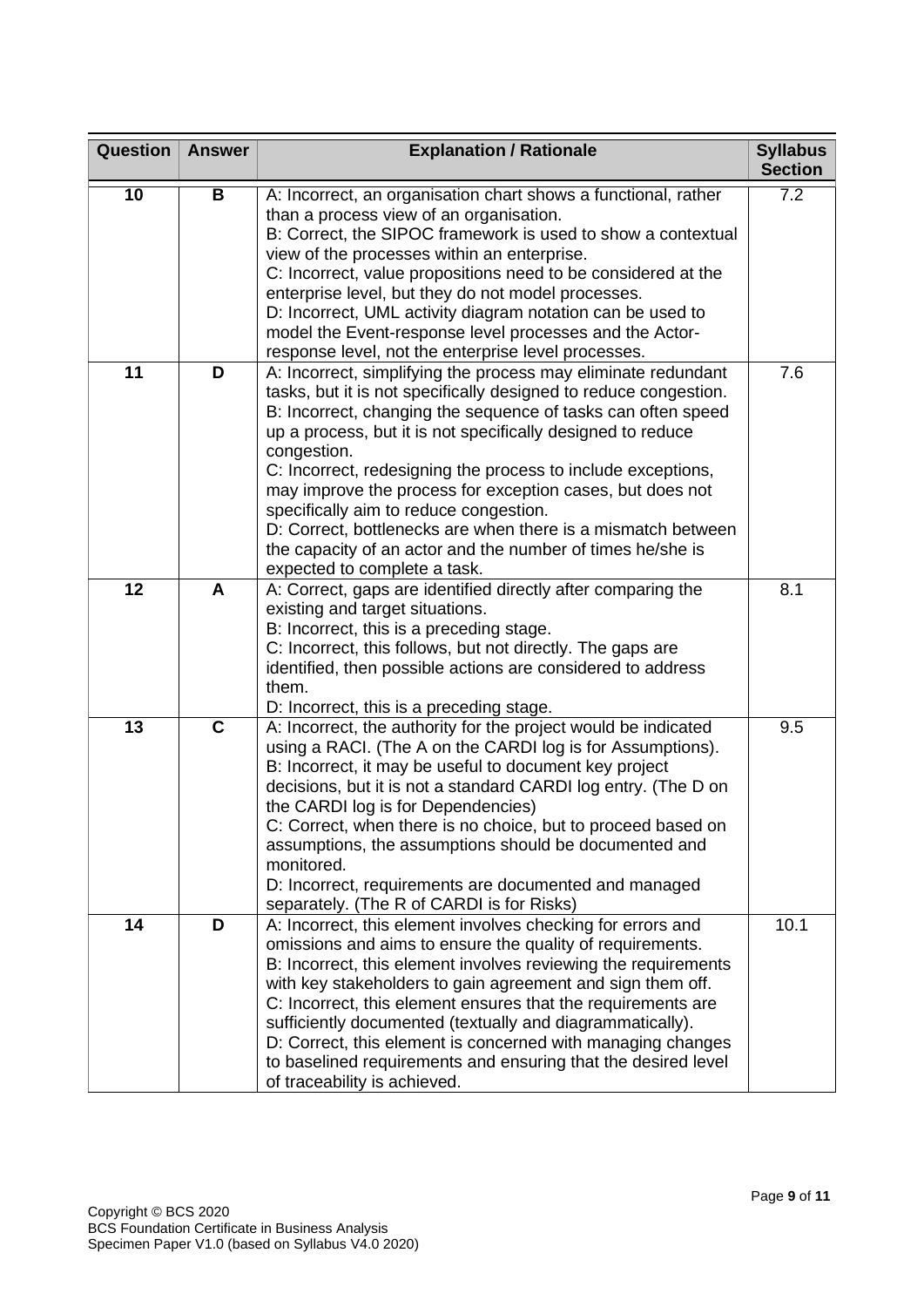| <b>Question</b> | <b>Answer</b>           | <b>Explanation / Rationale</b>                                                                                                                                                                                                                                                                                                                                                                                                                                                                                                    | <b>Syllabus</b><br><b>Section</b> |
|-----------------|-------------------------|-----------------------------------------------------------------------------------------------------------------------------------------------------------------------------------------------------------------------------------------------------------------------------------------------------------------------------------------------------------------------------------------------------------------------------------------------------------------------------------------------------------------------------------|-----------------------------------|
| 15              | $\overline{\mathsf{A}}$ | A: Correct, the non-functional requirements set out the level of<br>service and performance required.<br>B: Incorrect, the general requirements define the polices and<br>standards that the solution needs to adhere to.<br>C: Incorrect, the technical requirements state technical policies<br>and constraints.<br>D: Incorrect, the functional requirements set out the features<br>and functionality that is needed.                                                                                                         | 10.3                              |
| 16              | A                       | A: Correct. The backlog is usually ordered by priority, with the<br>highest priority at the top so that they can be worked on first.<br>B: Incorrect. The size of each story is estimated, but the<br>backlog is highly unlikely to be ordered by size.<br>C: Incorrect. There may be additional groupings to enable<br>sorting or grouping by feature, but this does not usually dictate<br>the order or the backlog.<br>D: Incorrect. The user of each story is recorded, but the<br>backlog is unlikely to be ordered by user. | 11.6                              |
| 17              | D                       | A: Incorrect, the diagram shows associations between the<br>actors and the functions rather than between the actors<br>themselves.<br>B: Incorrect, the actors are associated to the functions by a<br>straight line, not an arrow<br>C: Incorrect, the rectangular box depicts the system boundary.<br>It agrees the scope of the system rather than the scope of the<br>project.<br>D: Correct, the actors are external to the system boundary and<br>are associated to the functions (use cases) within it.                    | 11.4                              |
| 18              | $\mathbf C$             | A: False. The validation is likely to be conducted differently<br>depending on system development lifecycle (SDLC).<br>B: False. When using the agile approach, the backlog needs to<br>be validated at inception to ensure that the backlog is sufficiently<br>well formed, but other validation is required.<br>C: True.<br>D: False. Sign- off is necessary in the waterfall lifecycle to<br>indicate approval needed before moving to the next stage.                                                                         | 12.1                              |
| 19              | B                       | A: Incorrect, in an iterative (agile) lifecycle, the requirements,<br>analysis and design stages will be iterative rather than linear.<br>The deployment will be incremental.<br>B: Correct, the incremental lifecycle is of a linear nature for the<br>early stages with multiple increments of development, testing<br>and deployment.<br>C: Incorrect, in a waterfall lifecycle there will only be one<br>deployment.<br>D: Incorrect, in a "V" model lifecycle there will only be one<br>deployment.                          | 13.1                              |